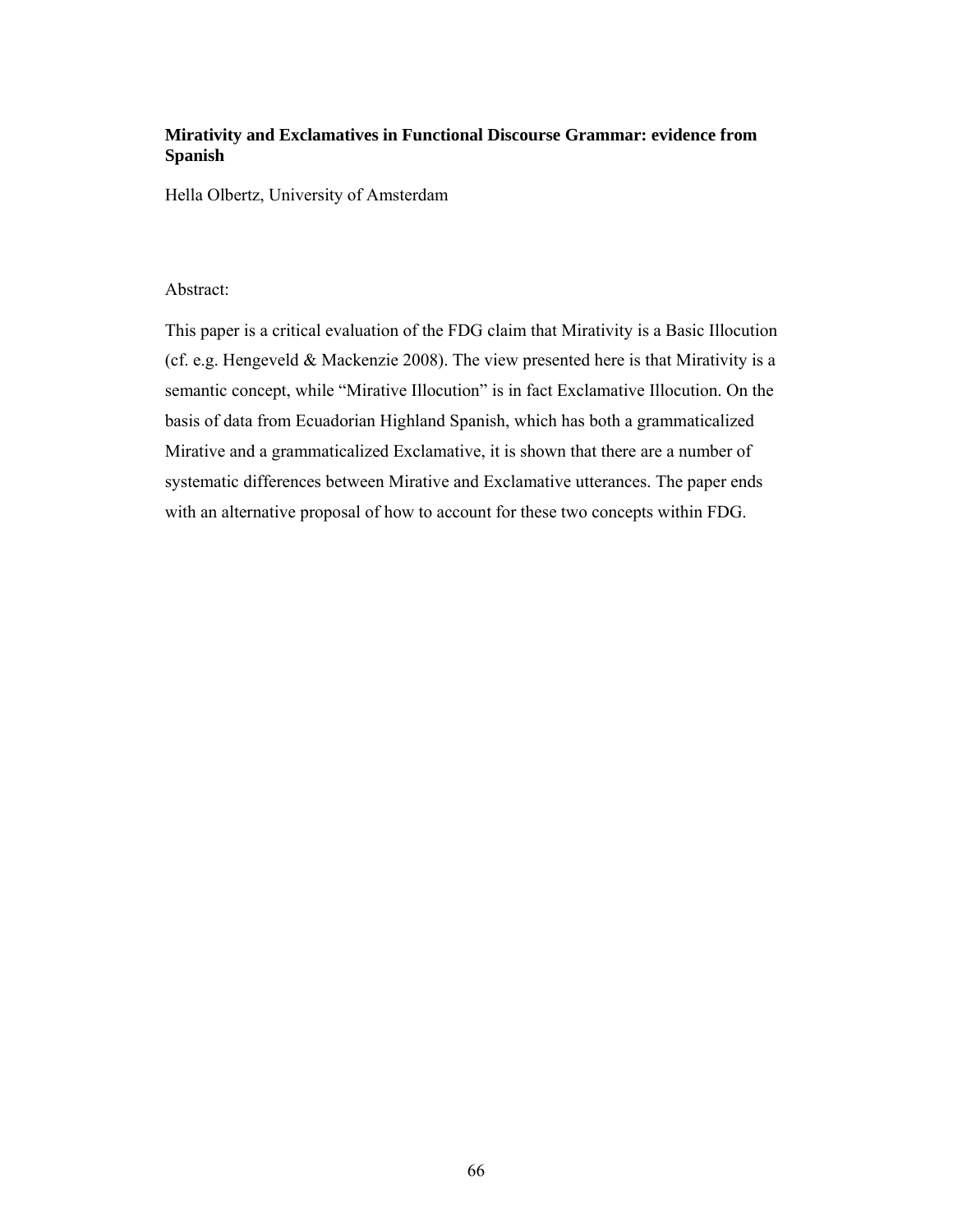## **1. Introduction<sup>1</sup>**

1

In Functional Discourse Grammar, as described in Hengeveld & Mackenzie (2008), Mirativity is considered to be a Basic Illocution. The authors claim that Mirative Illocution differs from Declarative Illocution in that "the intention behind a Mirative Discourse Act is not to pass on a Communicated Content, as in Declarative Discourse Acts, but pass on surprise about a Communicated Content typically presupposed to be known to the Addressee" (Hengeveld  $& Mackenzie\ 2008:73$ ). The following example is regarded as a realization of Mirative Illocution in English:

(1) *How beautifully she sang!* (*ibid*.)

Let us consider some other Mirative expressions. In example (2), from Tarma Quechua, Mirativity is expressed by means of the morphological marker -*na*, and in (3), from Ecuadorian Highland Spanish, it is expressed analytically by means of the present perfect form:

- (2) Tarma Quechua (Adelaar 1977:98) *čawraqa ča:qa ka:ku-na alqu*. then that was.3-MIR dog 'So it turned out that he was a dog.'
- (3) Ecuadorian Highland Spanish (FN, 2003) [a clerk of a university library has been looking for a journal in the repository] *Ha habido sólo dos números.* has there been only two issues '(It turns out) there are only two issues.'

What examples (1)-(3) have in common is that they express the speaker's view that the content of the utterance in question is somehow remarkable. They differ, however, with respect to the ways in which the speaker's stance is being expressed. It is this difference which will be the focus of my paper. The most obvious difference between example (1) on the one hand and  $(2)$  and  $(3)$  on the other is their forms:  $(1)$  begins with a question word, but has a non-interrogative syntactic structure and intonation, whereas in (2) and (3) there is no question word and the speaker's stance is expressed in the verbal complex through morphological and periphrastic means, respectively. Somewhat less obviously, the propositional content is presupposed in (1), whereas in (2) and (3) it is both the propositional content as well as the speaker's view on this content that is being transmitted. My claim is that example (1) is not a Mirative but an Exclamative utterance (cf. Dik 1997 I:302, II:239)<sup>2</sup>, whereas (2) and (3) are both Mirative and Declarative utterances.

<sup>&</sup>lt;sup>1</sup> I would like to thank Rusiko Asatiani and Gerjan van Schaaik for providing me with detailed information on Georgian and Turkish, respectively, and Martine Bruil and Evelien Keizer for their valuable comments on an earlier version of this paper. The responsibility for the form and contents of this paper is mine.

<sup>2</sup> Interestingly, the description of Mirativity by Hengeveld & Mackenzie (2008) quoted above closely parallels Dik's definition of Exclamative Illocution.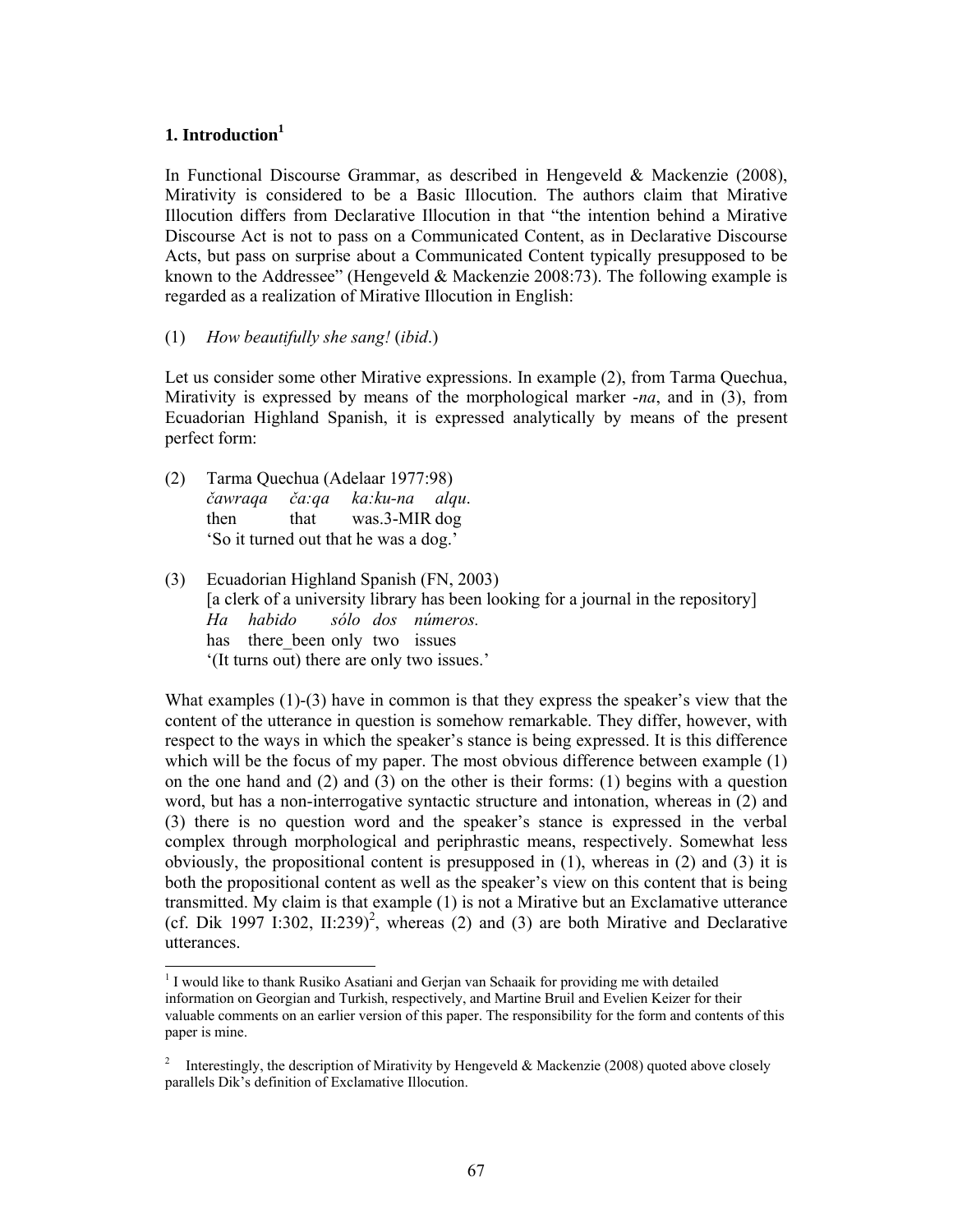It is the aim of this paper to disentangle the concepts of Mirativity and Exclamative Illocution and to propose a way in which both can be accounted for within the framework of Functional Discourse Grammar. More specifically, I will show that Miratives differ from Exclamatives with respect to their syntax and semantics in such a way that they should be considered concepts of different kinds: the latter is a pragmatic concept, expressing the speaker's attitude towards the Communicated Content at the Interpersonal Level in FDG, whereas the former is a semantic concept, modifying the Propositional Content at the Representational Level.

 The essential evidence for my claim comes from Spanish, where Mirativity is expressed through grammatical means in one group of dialects only, i.e. Andean Spanish. Therefore, my account of the mirative will be based on fieldnotes and elicited data from Ecuadorian Highland Spanish, while the evidence regarding the Exclamative will mainly come from the "Macrocorpus", a corpus of spoken urban European and American Spanish (Samper Padilla *et al.* 1998).<sup>3</sup>

 My paper will be structured as follows: in section 2 I will present the properties of Miratives and Exclamatives and end in working definitions of both notions. In section 3 I will compare how Exclamatives and Miratives react to two syntactic tests. Section 4 will be devoted to redefining Exclamative Illocution and Mirativity in FDG, and section 5 will contain my conclusions.

 In the remainder of this paper I will use upper case exclusively when explicitly referring to FDG concepts as established in FDG literature. In the discussion of mirativity and exclamative illocution in sections 2 and 3, I will use lower case throughout, reflecting the pretheoretical nature of this discussion.

#### **2. Miratives and exclamatives**

This section will be concerned with a presentation of the properties of miratives (2.1) and exclamatives (2.2) in general and in Spanish in particular. I will end with an intermediate conclusion (2.3).

## 2.1 Miratives

1

In this section I will first present the notion of mirativity such as expressed in various languages and then focus on the case of Ecuadorian Highland Spanish (henceforward: EHS), presenting the properties of mirative expressions in this dialect. I will end this section with a preliminary definition of mirativity.

 In his seminal paper on mirativity, DeLancey (1997) discusses the morpheme *lõ* in Hare (Athapascan), which generally expresses inferential evidentiality. In the example given below, however, *lõ* is used in a context that does not allow for an inferential reading, given the fact that it is a case of direct perception:

(4) [the speaker has been molested for some time by falling branches; when looking up, he discovers the source of the harassment sitting in a tree above him] *heee, gúhde daweda! ch'ifi dach'ída lõ!* hey up.there sit.3SG.IMPF guy sitting INFER

<sup>&</sup>lt;sup>3</sup> All corpora will be given in the references. In the examples, fieldnotes will be rendered as FN, followed by the speaker's name (when known) and the year of annotation; elicitations will be indicated as Q 2008.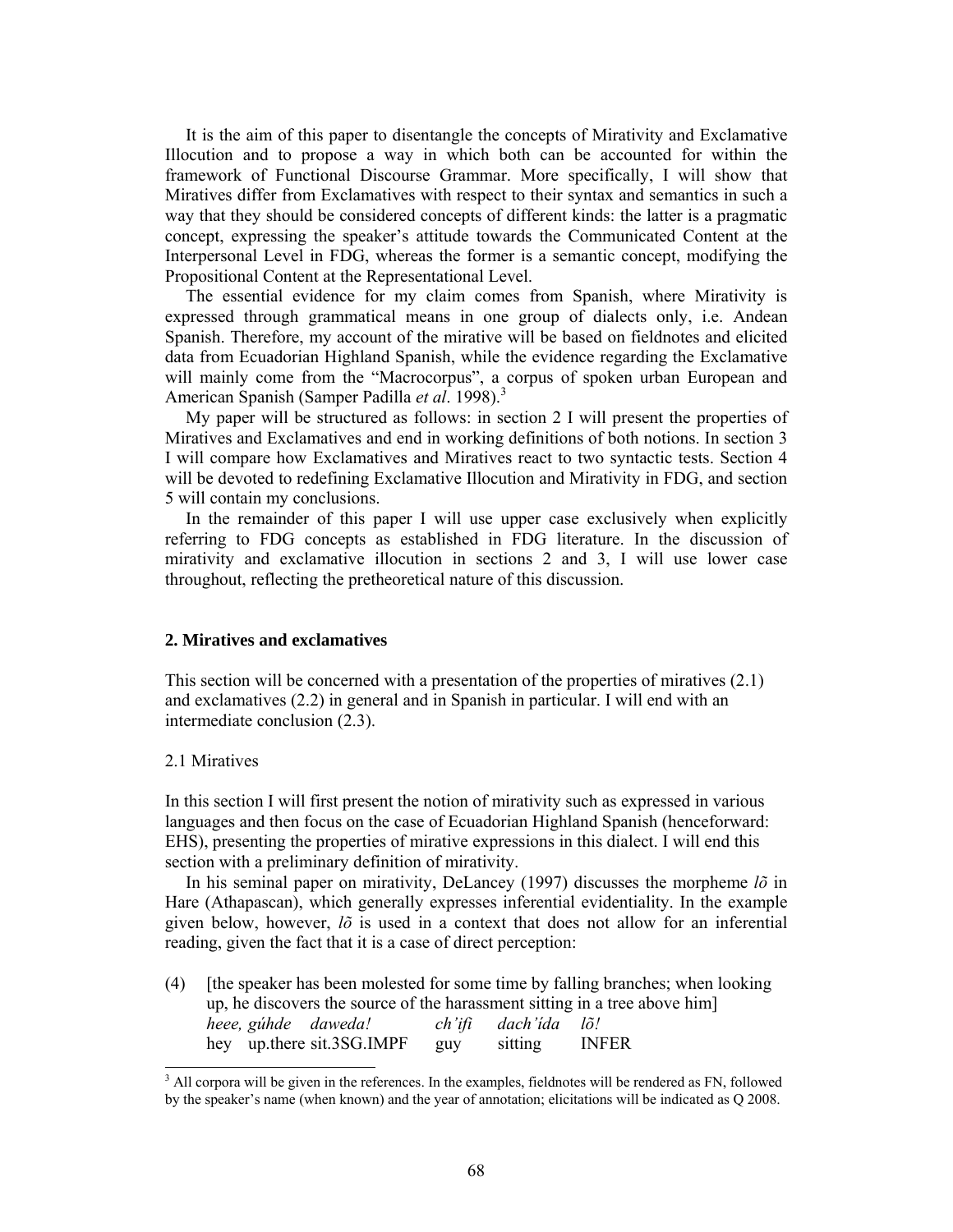'Hey, he's sitting up there! The guy's sitting up there!' (DeLancey 1997:39)

In this case the morpheme  $l\tilde{o}$  expresses the fact that the speaker has just discovered what he describes, a notion which turns out to be grammatically relevant in different genetically unrelated languages, and which DeLancey (1997) terms "mirativity". In several languages, perfect aspect or past tense morphemes serve the additional purpose of expressing mirativity. In the Permic language Komi (Leinonen & Vilkuna 2000), for instance, the so-called past2 has a resultative and inferential function, but can also express mirativity. In example (5) the mirative is the only possible reading, given the fact that what is described here is direct perception and has present time reference:

(5) *Mis'a, gaškö, te munin n'in. A tani na völömyd*. I\_think perhaps you go:PST1:2SG already but here still be:PST2:2SG 'I thought you had already gone. But here still you are.' (Juškov 1970:97, quoted from Leinonen & Vilkuna 2000:501)

Similarly, the perfect in Tajik expresses tense/aspect, various modal and evidential meanings and a mirative meaning (Perry 2000), such as illustrated in the following example:

(6) *odami xub buda-ast*  man good he-has-been 'it turns out he's a good man (after all)' (Perry 2000:235)

A well known though not uncontroversial case is the perfect aspect morpheme *-mIş* in Turkish (cf. Slobin & Aksu 1982; Aksu-Koç & Slobin 1986), which has three nonaspectual functions: it serves to express inference, hearsay and mirativity, the interpretation depending on the linguistic or non-linguistic context.<sup>4</sup> Example  $(7)$  has a mirative reading, given the fact that it is the speaker's evaluation of an event, i.e. the piano recital, at which he is present.

(7) *Kız-ınız çok iyi piyano çal-ıyor-muş* daughter-2PL.POSS very good piano play-PRES-mI*ş* 'Your daughter plays the piano very well!' (Aksu-Koç & Slobin 1986:162)

 $\overline{a}$ 

<sup>&</sup>lt;sup>4</sup> Although the case of Turkish *-mI<sub>S</sub>* as illustrated in (7) has been quoted in the literature on mirativity as a paradigmatic case, it should be noted that Aksu-Koç & Slobin (1986:162) themselves refer to surprise as one of the possible "pragmatic extensions" of the use of -*mIş*. Johanson (2000) argues that, although in the context of direct perception the use of indirectives can "often be interpreted in terms of sudden discovery, unexpectedness, surprise, new knowledge, perception contrary to one's expections etc." (2000:82), DeLancey (1997) overexploits this function of -*mIş* for the purpose of introducing mirativity as a grammatical category. With respect to example (7) Johanson describes the additional information expressed by -*mIş* simply as 'as I hear', and terms this kind of usage 'perceptive' (2000:75). A similar view is held by Van Schaaik (pers. com.).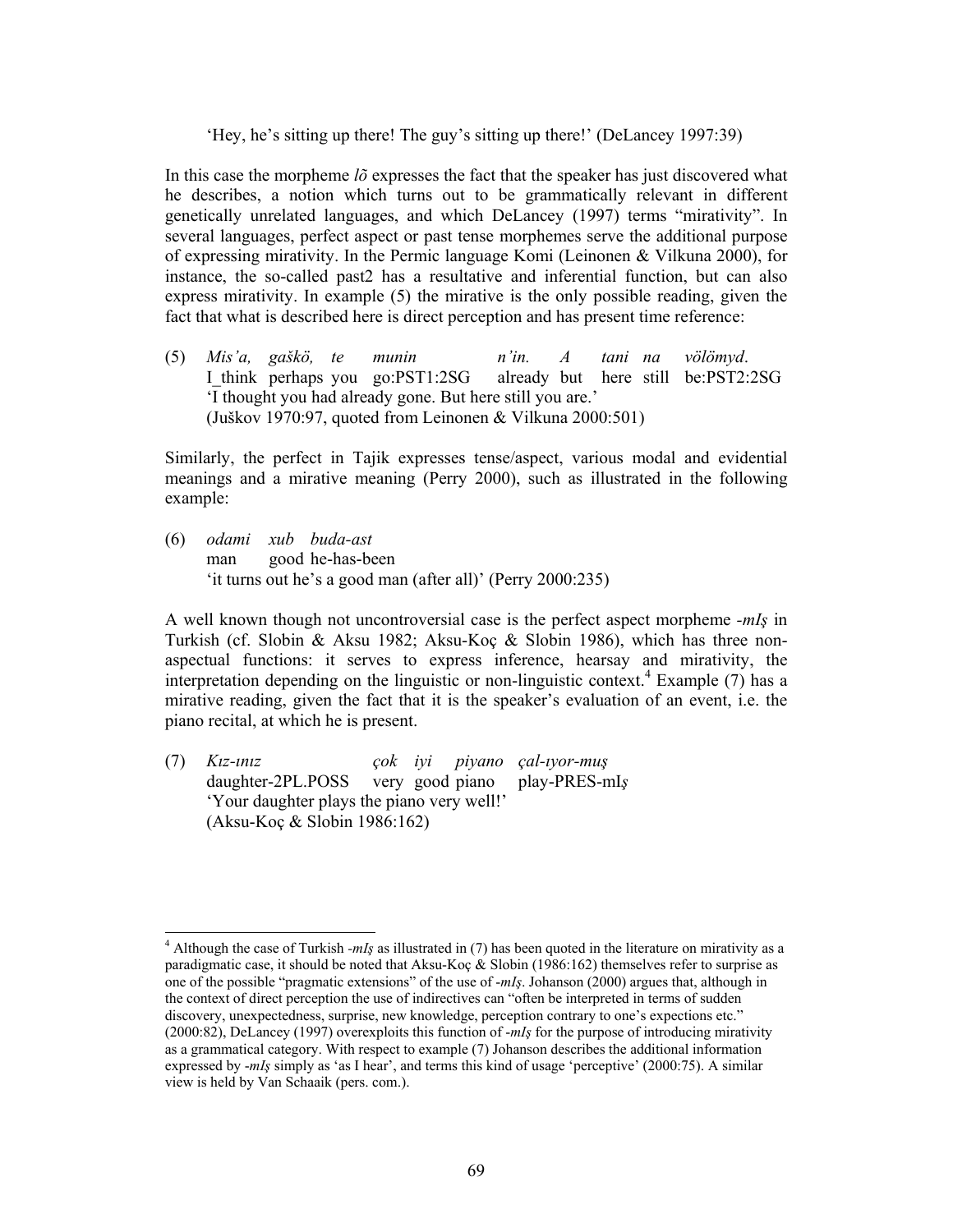In Quechua studies, the mirative has become known as "sudden discovery tense", a term coined by Adelaar in his (1977) description of Tarma Quechua.<sup>5</sup> Most Quechua dialects are similar to the languages discussed above in that both mirativity and hearsay are additional functions of perfect aspect or past tense markers. In Ecuadorian Quechua the perfect, also termed "narrative past", is expressed by the morpheme *-shka*.<sup>6</sup> Consider the following example from Ecuadorian Quechua:

(8) *kipi llashak-mi ka-shka-ø* bundle heavy-AFF be-PERF-3SG 'the bundle is heavy indeed' (cf. Muysken 1977:60)

It is through contact with Quechua that the mirative has been introduced into Andean Spanish (Muysken 1985; Granda 2002). Example (9) from rural EHS illustrates the parallel between the Spanish and the Quechua construction:

(9) [while eating a broth] EHS: *Rico ha\_sido.<sup>7</sup>*  good be.PERF.3SG Quechua: *Alli-mi ga-shka-ø.* good-AFF be-PERF-3SG 'It is good (indeed)' (Muysken 1985:391)

l

In a syntactically analogous way the perfect is used for the expression of mirativity in both languages.<sup>8</sup>

 The remainder of this section will be devoted to the use of the mirative in urban Ecuadorian Highland Spanish. To begin with, let us consider an additional example:

(10) [speaker points at fruit that looks like yellowish apples]

*Mire, compró estos, los probé ... y .. ¡han sido peras!*  look bought.PF.3SG these them tried.PF.1SG and have.3PL been pears 'Look, she bought these, I tasted them ... and ... they are pears!' (FN, Graciela, 2003)

As the last part of this example, which contains the relevant use of the present perfect marker, has unequivocal present time reference, it is more obvious than in example (2) that a temporal or aspectual interpretation of the perfect is out of the question. In other

 $5$  Tarma Quechua belongs to a small dialect group, termed Quechua I, as opposed to the much larger Quechua II (cf. Adelaar with Muysken 2004:183-191). The dialects quoted in the remainder of this paper are Quechua II.

 $<sup>6</sup>$  It is above all in narratives that *-shka* fulfils a hearsay function. In this function it competes with other</sup> grammatical and lexical expressions of reportative evidentiality. See e.g. Cole (1982) for Ecuadorian Quechua and Hannß (2004) for Cuzco Quechua.

 $<sup>7</sup>$  Apart from the fact that in "general Spanish", i.e. geographically relatively unmarked urban Spanish, the</sup> mirative use of the perfect does not exist, the Spanish expression in this example is deviant in an additional respect: instead of the participle of the unmarked copula *sido*, one would expect that of the contingent copula *estado*. This deviant copula use is one of the features of rural EHS that betrays the intimate contact with Quechua.

<sup>&</sup>lt;sup>8</sup> Interestingly, the pluperfect rather than the perfect is used for the expression of mirativity in the South-Andean area, i.e. in the Spanish spoken in Bolivia, Peru and northern Argentine. A plausible explanation of this difference has been given by Granda (2002).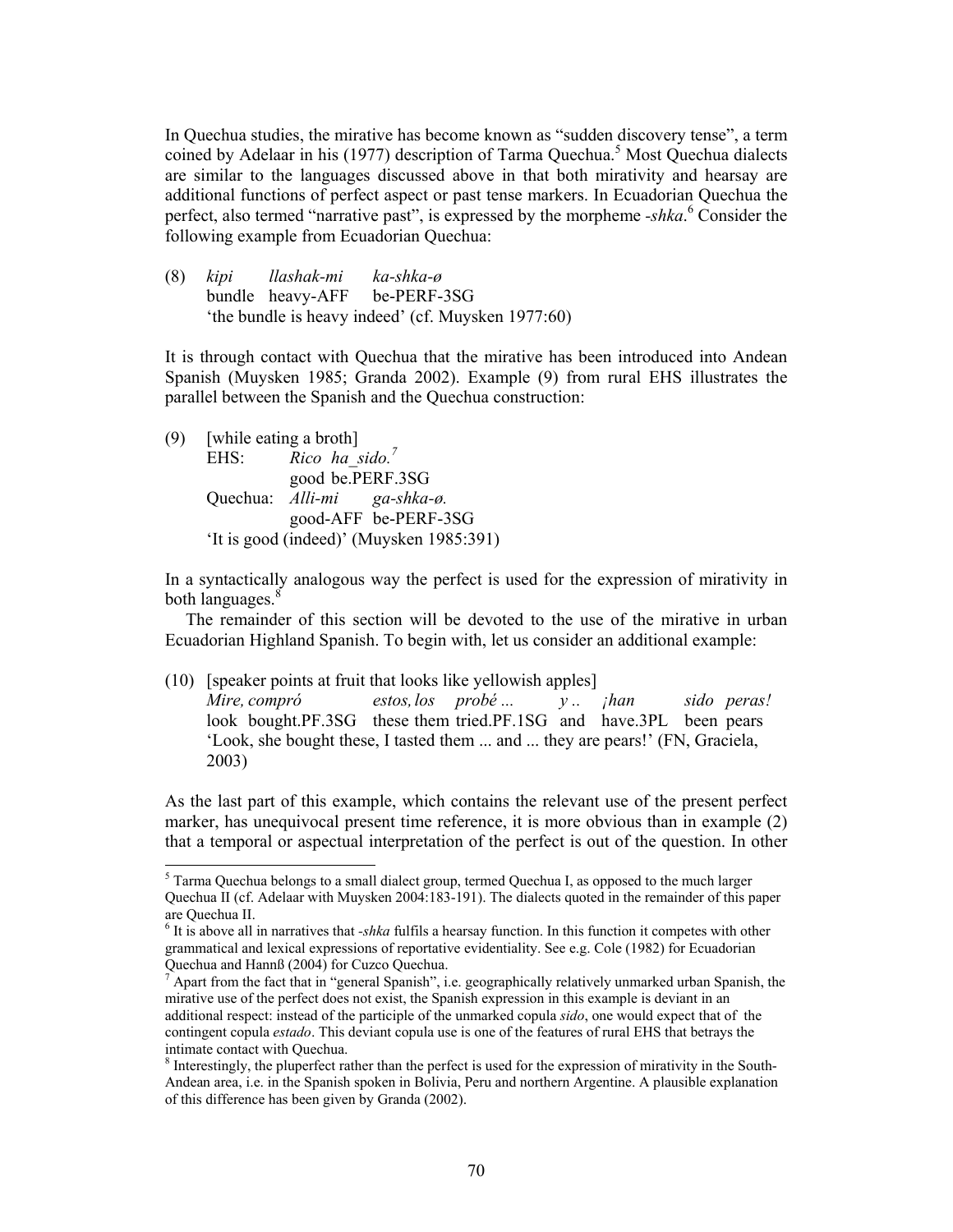words, the mirative is the only possible reading in this case. In the following example, the perfect is even used with future time reference:

(11) *El año que viene ha sido bisiesto*. the year that come.3SG has.3SG been leap-year 'Next year is a leap year (I just realize it).' (Toscano Mateus 1953:260)

This case is remarkable because the time reference expressed by subject referent *el año que viene*, literally 'the year that comes', outrightly contradicts the tense-aspect semantics of the perfect.

It is only for past time reference that there is a specific form of the mirative, i.e. the pluperfect:

(12) [speaker narrates that he had to sleep in a windy cave; he tried to find out where the wind came from] *pero no había habido huecos en la roca.* but not have.IMPF.3SG had holes in the rock

'but it turned out there were no holes in the rock' (Kany 1970:208)

The examples of mirative expressions we have considered so far in this section all have declarative illocution. However, in EHS the mirative perfect can also be used in questions:

(13) *¿y el hijo de la señora Anita no ha estado aquí?* and the son of the mrs. Anita not has.3SG been(contingent) here 'and Mrs. Anita's son is not here?' (Bustamante 1991:203)

This example is a polar question which simultaneously expresses the idea that the speaker had expected the boy in question is to be present. Alternatively, the speaker could use a content question asking for the reason for the absence of the boy and at the same time expressing surprise at his absence:

(13)a. *y el hijo de la señora Anita ¿por\_qué no ha*  and the son of the mrs. Anita why not has.3SG *estado aquí?* been(contingent) here 'and Mrs. Anita's son, why isn't he here?' (Q 2008)

This means that in EHS mirativity can be expressed in both declarative and interrogative utterances, the latter comprising both polar and content questions.

 In conclusion, the data presented in this section have several characteristics in common: (i) in all cases, the mirative is a secondary or tertiary meaning of some grammatical distinction; (ii) in all cases, except that of Hare, perfect aspect or past tense are the primary meanings; (iii) in all cases, except that of Spanish, some evidential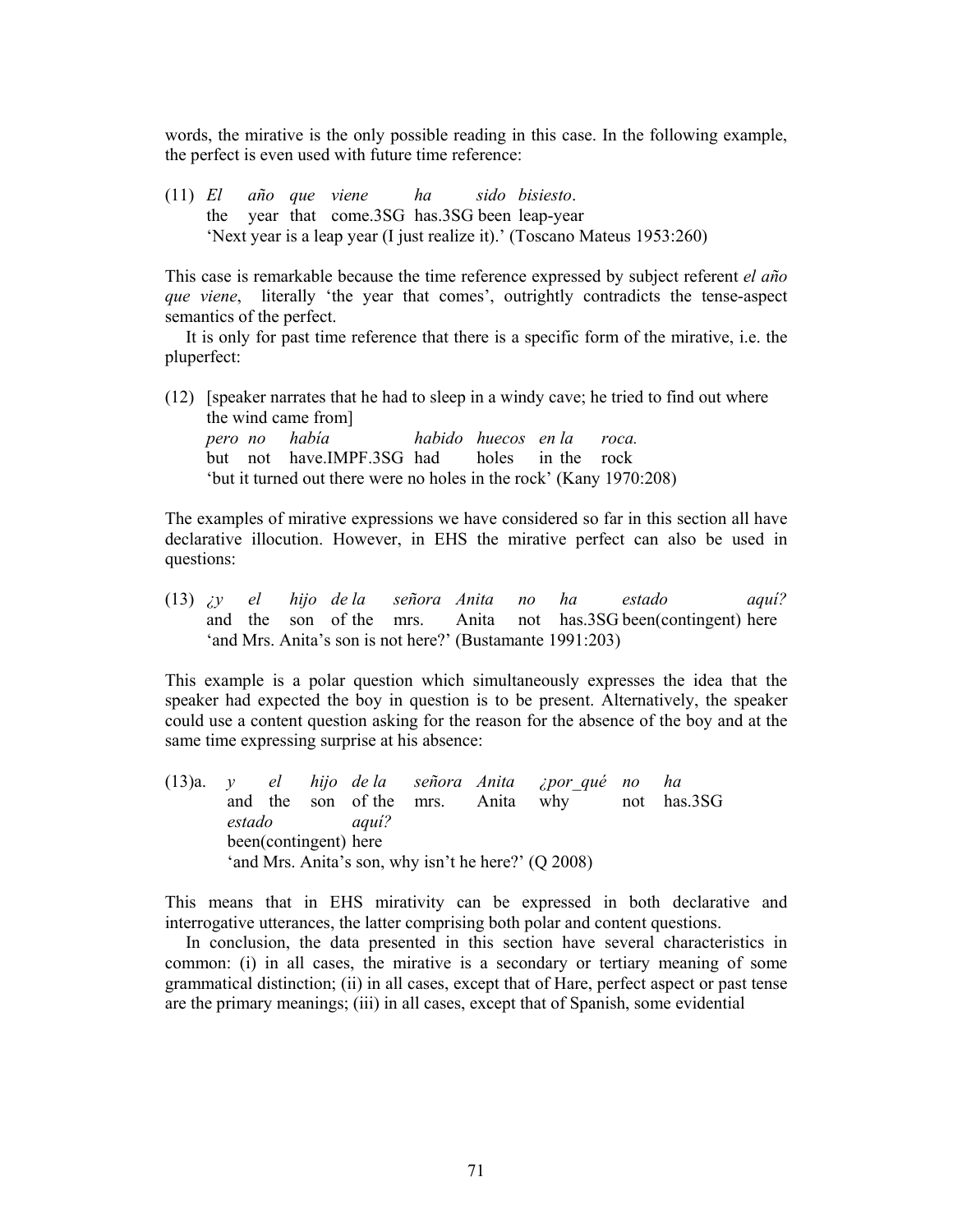meaning is involved;<sup>9</sup> (iv) in all cases the mirative concerns permanent or contingent states. The last property, which was observed earlier by Comrie (2000:6), is probably related to the "territory-sharing" between evidential and mirative. While previous descriptions of the mirative in the literature concern only declarative utterances, it is certain at least for EHS that the use of the mirative is not restricted to declarative illocution.

 As regards the semantics of the mirative, the data presented in this section allow for the conclusion that mirativity is the linguistic marking of an utterance as conveying information which is not previously known to the speaker (DeLancey 2001:369-370), or, more precisely, of the speaker's "sudden awareness of a fact hitherto unknown, unappreciated or not considered relevant to the present" (Perry 2000:237), which, as a general rule, entails surprise.

## 2.2 Exclamatives

 $\overline{a}$ 

In this section I will first discuss the formal expression of exclamatives on the basis of data from various languages, with special emphasis on Spanish, and then go into their pragmatic properties.

 Example (1), which I repeat here for convenience, and example (14) from the Internet may serve as a starting point for the discussion of the form of exclamative utterances:

- (1) *How beautifully she sang!*
- (14) *What a nice guy he was!*

Both (1) and (14) are similar to content questions, but they have a number of clearly different properties: the *how*-exclamative in (1) lacks *do*-support, and (14) has an uninverted subject-verb order and starts with *what a* instead of *what*; both (1) and (14) have an exclamative rather than an interrogative intonation. According to Collins (2005:5f), examples (1) and (14) illustrate the only unambiguous expressions of the exclamative in English. Following Collins (2005), I consider exclamatives only those linguistic expressions that are formally marked as such, in other words, I will consider only grammaticalized exclamatives. This excludes cases such as the following example from Setswana (Bantu), in which the subordinating predicate is a lexical means to express the surprise, which in cases of grammaticalized exclamatives is expressed by the illocution itself:

(15) *Ke matkatswa ke gore o dirisitse bokae* I amazed by that she used how-much 'I am amazed at how much she spent' (Michaelis 2001:1043)

 $9<sup>9</sup>$  The analysis of Muysken's corpus of Salcedo reveals that in rural EHS in contact with Quechua the present perfect has an evidential function in certain contexts, too. However, in contrast to what has been claimed by e.g. Bustamante (1991), I have not found any convincing evidence that this use has entered the regional standard, i.e. educated urban EHS. In my view, the situation in urban EHS is similar to that of Argentine Andean Spanish described by Granda (2002), where only the mirative function of the perfect has entered the regional standard.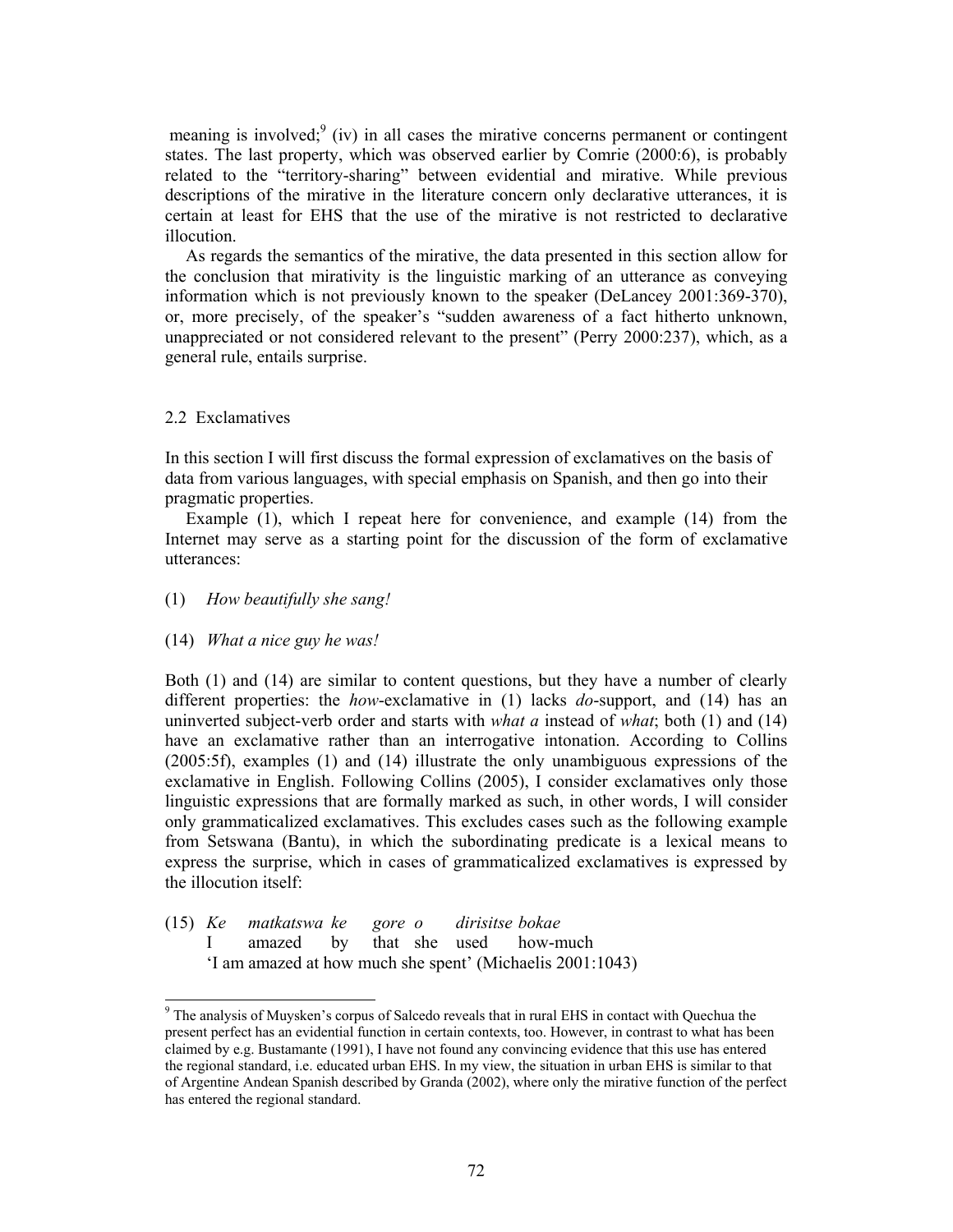It seems that cross-linguistically the information-question type illustrated in (1) and (14) above is the most widespread type of formal marking of exclamatives (Michaelis 2001:1045). The examples below illustrate this type in three genetically unrelated languages; example (16) is from Turkish, (17) from Ecuadorian Quechua, and (18) from Georgian.

- (16) *Ne aptal korkak bir kız-ım ben ki!* what stupid timid one girl-SG1 I EMPH 'What a stupid timid girl I am!' (Van Schaaik, pers. com.)
- (17) *Imashina cai huañushca cusa manchanai-ta micu-n-arí* how this dead husband terror-ADV eat-3-EMPH 'How terribly this dead husband is eating!' (Catta 1994:195)
- (18) *ra ušno-ø bič'-i=a* what uncharm-NOM boy-NOM=be.PRES.3SG 'What an ugly guy this is!' (Asatiani, pers. com.)

 Turning to the language in focus, Spanish is said to have exclamative expressions with three different question words: *cuánto* 'how much', *cómo* 'how', and *qué* 'what' (Alonso Cortés 1999:4008), illustrated successively in (19)-(21):

- (19) *¡Y cuánta gente habrá así!*  and how-many.F people(F) there-be.FUT.3SG like-this 'And how many people will be like this!' (MC, Costa Rica 14)
- (20) *¡cómo ha pasado el tiempo!* how has.3SG passed the time 'How the time has passed!' (MC, Gran Canaria 09)
- (21) *¡Qué coraje me da!* what fury me-DAT give.3SG literally: "What a fury it gives me!" 'How furious this makes me!' (Salcedo, 18b)

 $\overline{a}$ 

Apart from the fact that the exclamatives with *cuánto* and *cómo* are much less frequent than those with *qué*, 10 only utterances with *qué* are of an unambiguously exclamative nature: while both (19) and (20) can be read as rhetorical questions, such a reading is excluded in the case of (21). Therefore, I will consider true exclamatives only those with *qué*, which correspond to English exclamatives with *how* when followed by an adjective and with *what* when followed by a noun:

<sup>10</sup> The Macrocorpus (746,931 words) contains 4 exclamative utterances with *cuánto*, 27 with *cómo* and 127 with *qué.* This count includes both holophrastic and sentential exclamatives.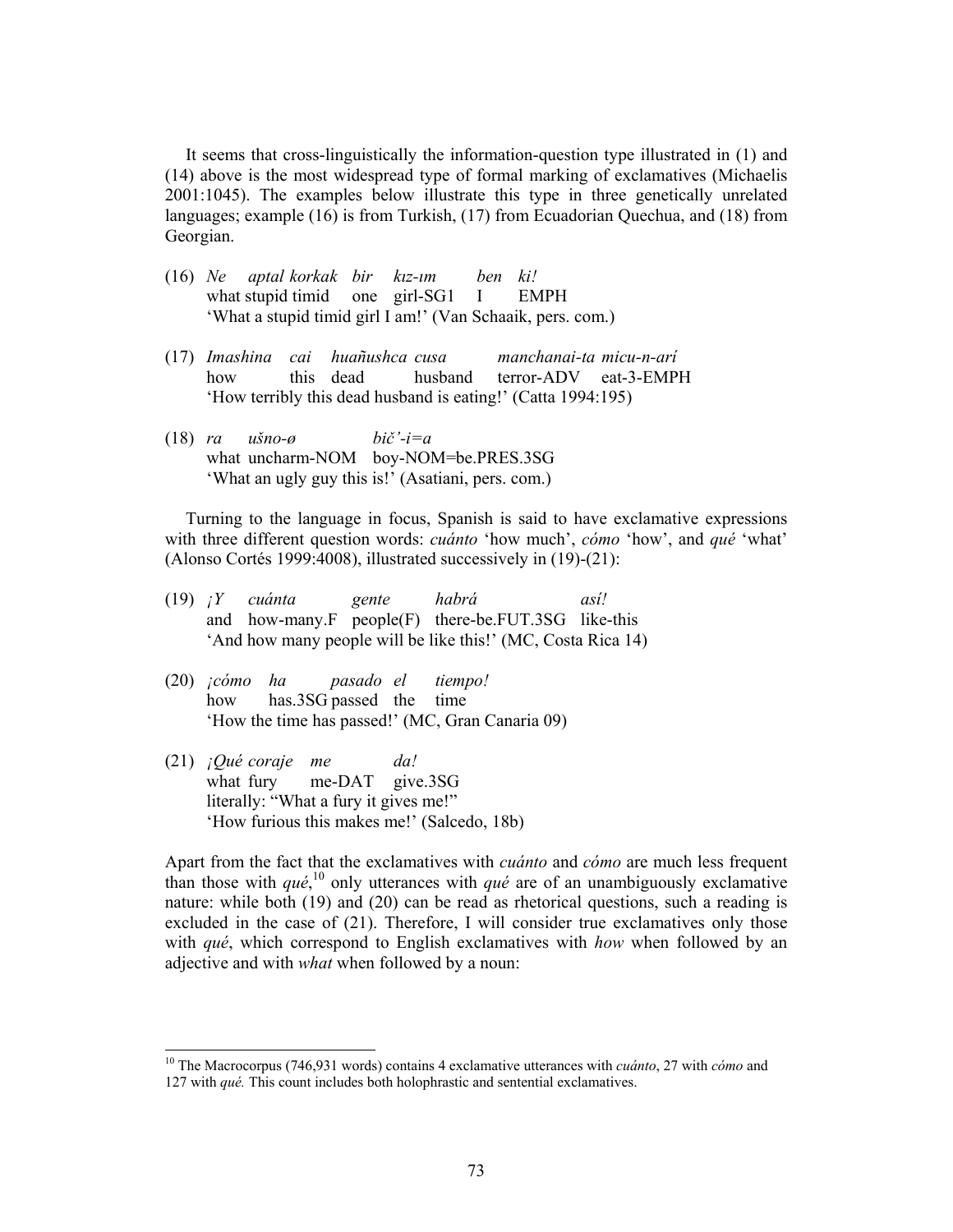- (22) *¡Qué chauvinista es este señor!* what chauvinistic is.3SG this mister 'How chauvinistic is this man!' (MC, Lima 13)
- (23) *¡qué catarro he pescado!*  what cold have.1SG fished 'what a cold I caught!' (Madrid 1, p. 55)

Although for the purpose of this study, only sentential exclamatives are of interest, it should be mentioned that the vast majority of Spanish exclamatives are holophrases: of the 127 tokens of *qué*-exclamatives in the Macrocorpus, 121 are holophrastic. The following example may serve as an illustration:

(24) *¡Qué curioso!* what strange 'How strange!' (MC, La Paz 05)

Let us now turn to the pragmatics of exclamatives. The exclamative utterances illustrated in  $(14)-(18)$ , and  $(21)-(24)$  above have the common property that the content concerns the speaker's personal evaluation of something s/he physically perceives or has in mind at the moment of speaking. This evaluation is what the speaker primarily communicates, rather than the content itself, which is presupposed, either in the sense that the addressee is expected to see, hear or otherwise physically perceive what motivates the speaker's emotional reaction, or in the sense of simply not being subject to discussion. In other words, exclamatives do not primarily serve to provide the addressee with information, "but rather to express the speaker's affective stance or attitude" (Collins 2005:4). This is evidenced by the fact that exclamatives cannot be felicitously used as an answer to a question (*ibid.*). Consider in the following contextualization of example (1):

## (1)a. *–Did you like her concert?* ??*–How beautifully she sang!*

 $\overline{a}$ 

As a consequence, the perlocutionary effect of the utterance on the addressee is different from that of declaratives: in the case of declaratives the addressee is supposed to add information to his/her knowledge of the world or of the situation, whereas in that of exclamatives, the addressee is expected to take note of the speaker's affective stance towards some piece of information, which may already form part of his/her knowledge. $^{11}$ 

 To sum up, we have seen that in many languages there is a specific grammaticalized expression of exclamative illocution, which is often similar to a question-word

 $11$  Beyssade & Marandin (2006) even claim that exclamatives do not aim at any perlocutionary effect at all: "It is intended as expressing Speaker's own opinion and Addressee is only involved as witness of such an opinion" (2006: 58). However, this analysis fails to account for the use of tag-questions with exclamatives, such as in (i).

<sup>(</sup>i) *Qué programa más bueno, ¿verdad?* what programme more good truth 'What a good programme, isn't it?' (MC, Madrid, 14)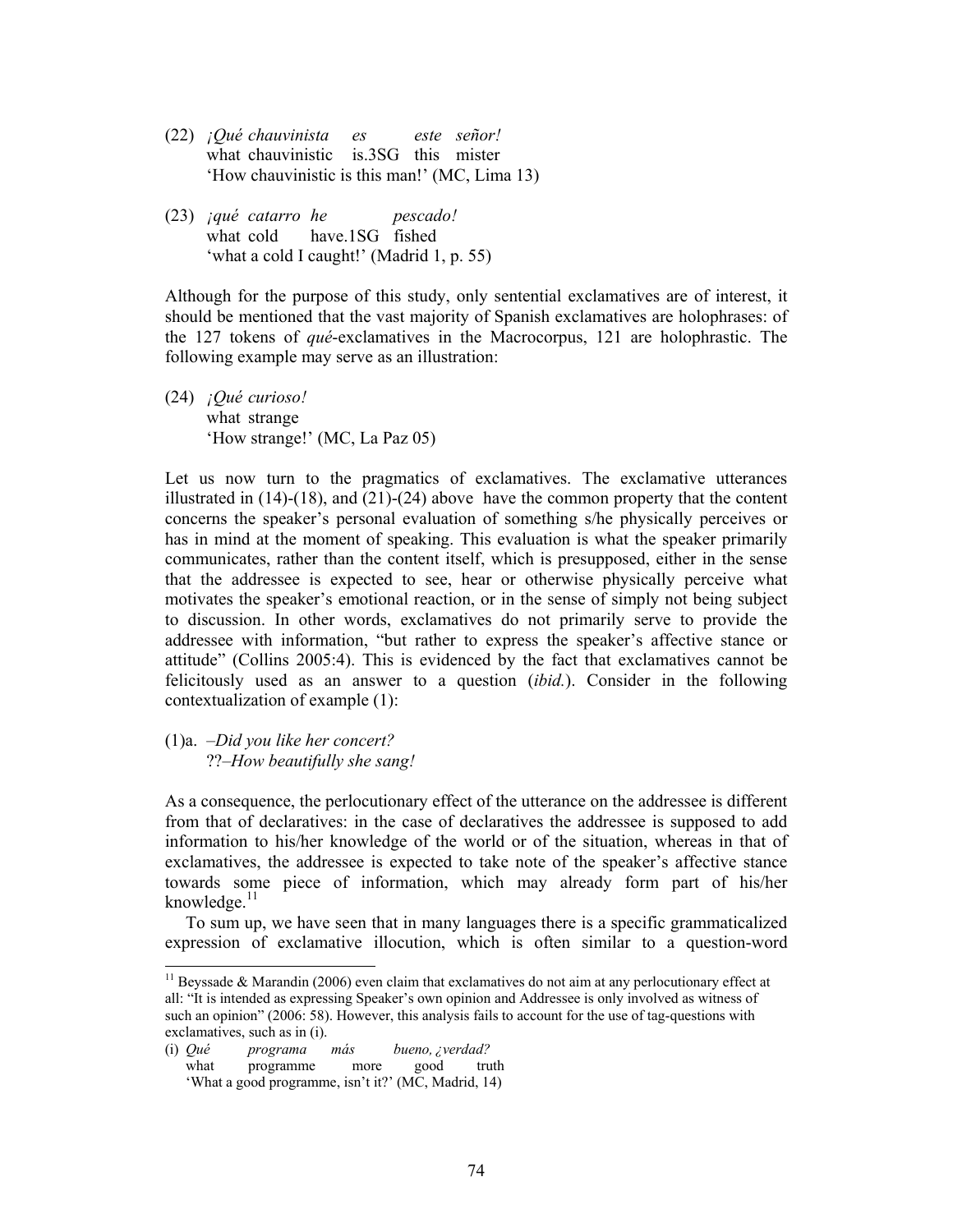construction. Exclamatives express the speaker's personal evaluation of a given piece of information. The propositional content of the exclamative utterance is presupposed. This presupposedness probably is the reason why exclamative expressions tend to be holophrastic in languages such as Spanish and English (cf. Hengeveld & Mackenzie 2008:73-74 on Miratives).<sup>12</sup>

## 2.3 Intermediate conclusion

In sections 2.1 and 2.2 I have shown that there are several genetically unrelated languages that have two different grammatical expressions for miratives on the one hand and exclamatives on the other (viz. Turkish, Quechua, and Ecuadorian Highland Spanish), which in it self may be a sufficient reason to distinguish these notions. In addition, there are systematic linguistic differences between miratives and exclamatives, which will be considered in section 3.

#### **3. Miratives** *versus* **exclamatives**

In this section I will compare the Spanish realizations of the mirative and the exclamative with each other, in order to show that mirative and exclamative utterances are different with respect to their semantics and syntax. The semantic difference concerns polarity, and the syntactic difference concerns the possibility of relativizing mirative and exclamative utterances.

 Starting with the semantics of miratives and exclamatives, we have seen that mirative expressions may be both positively and negatively polar: examples (12) and (13) contain a negation, while the remainder of the mirative examples has positive polarity. Example (25) is an additional case of a negatively polar mirative:

(25) [reaction of an informant to an instruction of how to fill in a questionary] *¡No ha sido difícil!* not has.3SG been difficult 'Oh, it's not difficult (I just realize this)' (FN, Consuelo, 2003)

The exclamative examples quoted so far are all positively polar. The negation of an exclamative yields an ungrammatical result, both in Spanish and in English:

(26)a. \**¡Qué cuidad-a no estás!<sup>13</sup>* what careful-F not be(contingent).2SG '\*How careful you aren't!'

 $\overline{a}$ 

<sup>12</sup> Collins (2005:13) finds that in his corpora of spoken English, 84.3% of the *what*-exclamatives (204 of a total of 242), and 50.3% (158/314) of the *how*-exclamatives are holophrases. We saw above that in the case of Spanish, the relative frequency of holophrastic constructions is even higher. Quechua has holophrastic exclamatives as well (Parker 1969:136 on Ayacucho Quechua; Adelaar 1977:255 on Tarma) but they are insufficiently described to allow for more than guessing at the quantitative relation between the sentential and holophrastic type. Georgian has no holophrastic exclamatives at all, and in Turkish it is impossible to distinguish between holophrases and sentences given the lack of a copula

<sup>&</sup>lt;sup>13</sup> In data from 18th and 19th century literature, expressions like (26a.) do occur with a certain frequency. However, in these cases the negation particle *no* does not have a polar value, but rather serves as an emphatic marker: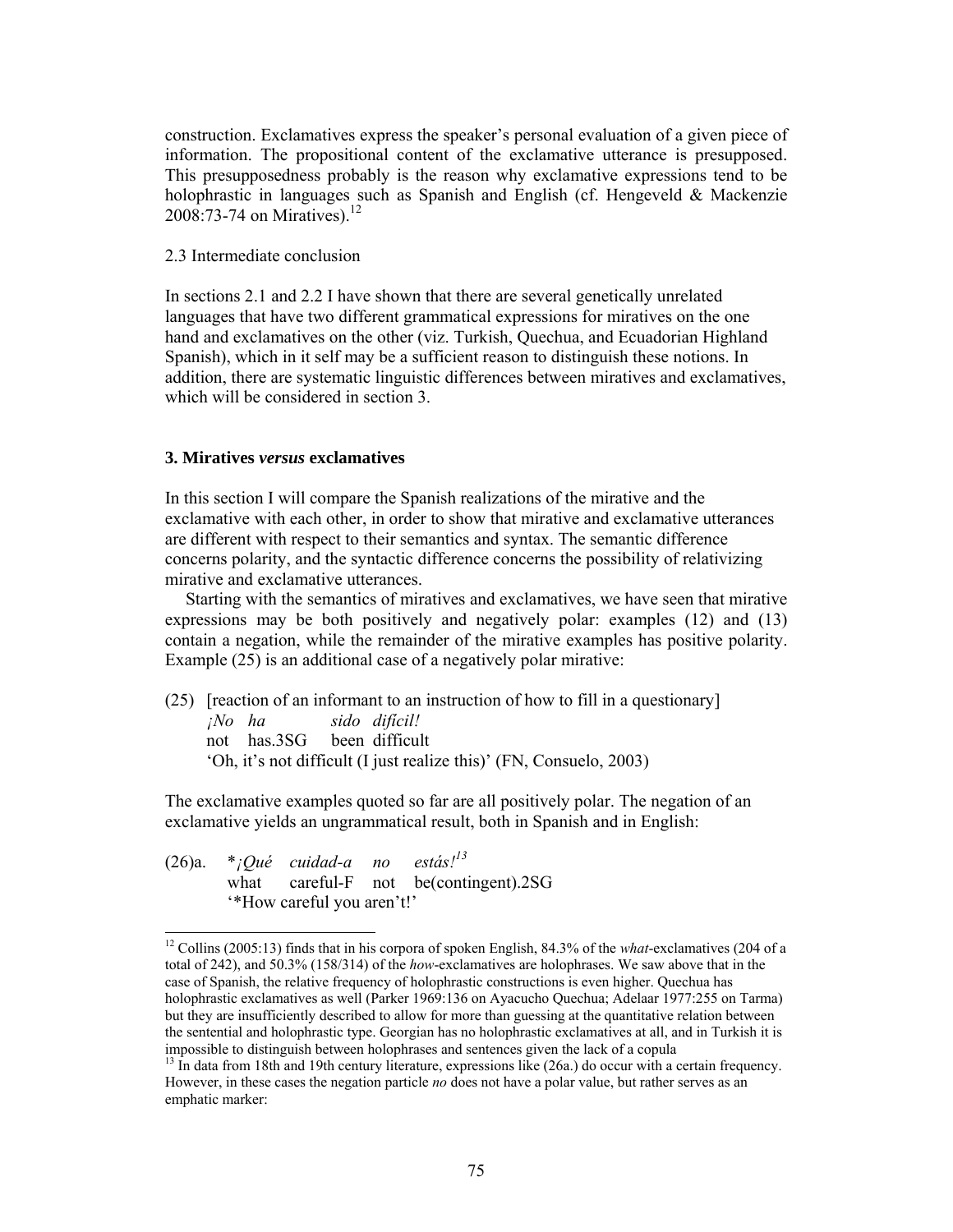For a negative value in exclamatives the speaker has to resort to lexical means of expression:

- (26)b. *¡Qué poco cuidad-a estás!* what little careful-F be(contingent).2SG 'How little careful you are!'
- (26)c. *¡Qué descuidad-a estás!* what careless-F be(contingent).2SG 'How careless you are!' (José Donoso, *Casa de campo*. 1978, Chile [CREA])

From this example we can conclude that in Spanish and English exclamatives have an inherently positive polarity. But the restriction of exclamatives to positive polarity holds for German, Dutch, French, Turkish (Van Schaaik, pers. com.), and Georgian (Asatiani, pers. com.), too, which means that it may well be an intrinsic semantic property of exclamatives. Obviously, this does not hold for miratives.

Turning to syntax, consider the following mirative example:

(27) [speaker tells about she suddenly stumbling when walking through the jungle] *Me agarré de un árbol, que no había sido.*  REFL.1SG held.PF.1SG of a tree which not had.IMPF.3SG been 'I held on to a tree, which turned out not to be one.' (FN, Irene, 2003)

In this example the mirative expression is contained in a relative clause, more specifically, in a non-restrictive relative clause. Since exclamatives do not occur in relative clauses in my corpus, let us consider a made-up example; (28) contains an exclamative utterance, which is relativized in (28a.):

(28) [I would arrive at the bridge across the Tiber and I would pass it surrounded by] *los ángeles de Bernini [...]¡Qué hermos-o-s eran*  the angels(M) by Bernini how beautiful-M-PL were.3PL *y qué triste-s!* and how sad-PL '[...] the angels by Bernini [...] How beautiful they were and how sad!' (Manuel Mujica Lainez, *El escarabajo*. 1982, Argentine [CREA])

-

<sup>(</sup>i) *¡Qué aspavientos y qué extremos no hizo* what flappings and what extremes not did.PF.3SG *la santa señora!* the holy lady 'What a ridiculous fuss the good lady made!'

<sup>(</sup>José Joaquín Fernández de Lizardi, *Periquillo Sarniento*. 1802, Mexico [Davies]) In present day Spanish, the use of the expletive negative is restricted to exclamatives and rhetorical questions with *cuánto* and *qué de* 'how much/many' with absolute or relative future tense (Sánchez López 1999:2629f).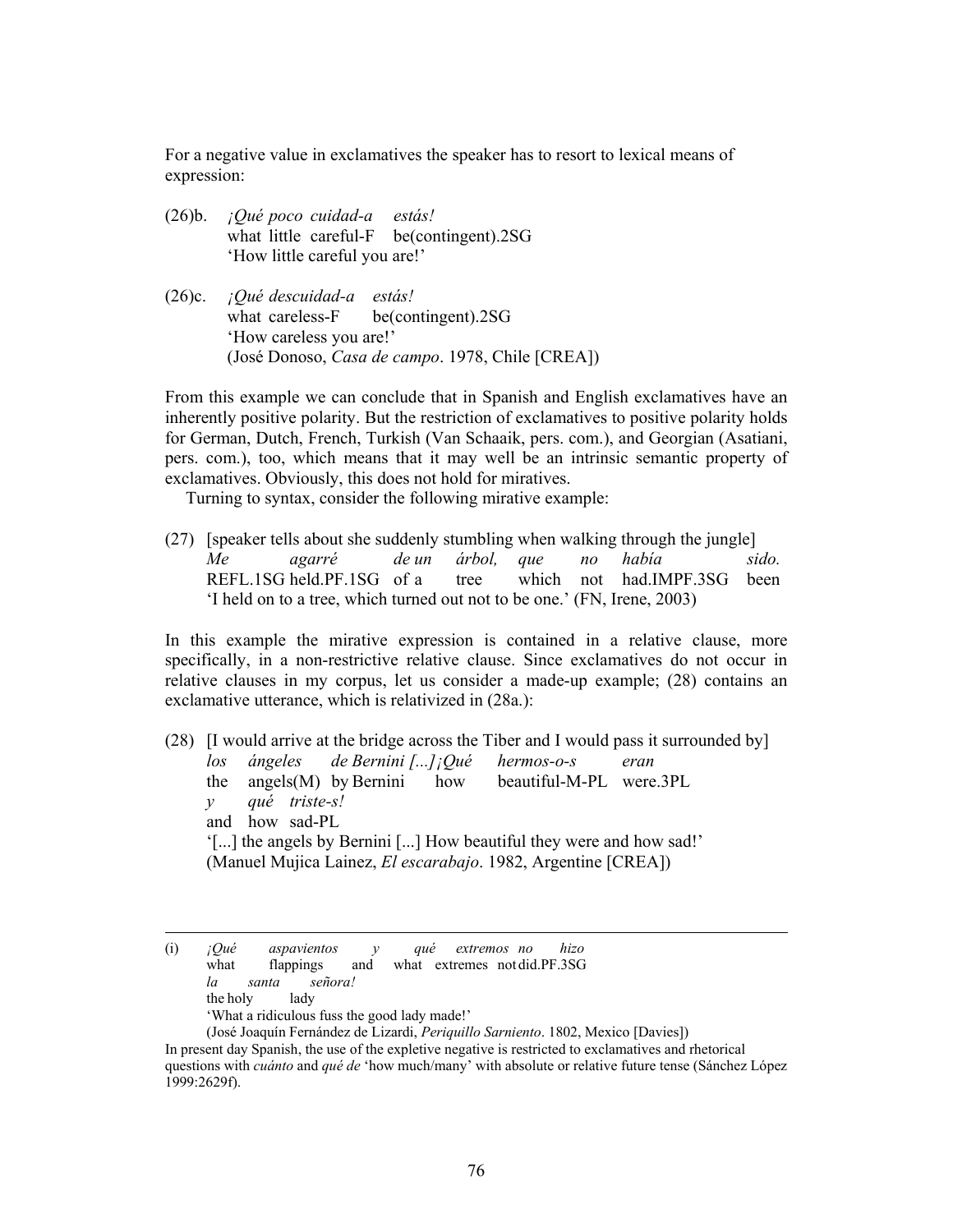(28)a. \**los ángeles de Bernini que ¡qué hermos-o-s eran*  the angels(M) by Bernini which how beautiful-M-PL were.IMPF.3PL *y qué triste-s!* and how sad-PL '\*the angels by Bernini, which how beautiful they were and how sad!'

The exclamative non-restrictive relative clause in (28a.) is ungrammatical, as is its English translation. Conversely (28b.), in which the exclamative is reformulated as a declarative, is grammatical:

(28)b. *los ángeles de Bernini que eran tan hermos-o-s*  the angels(M) by Bernini which were.IMPF.3PL so beautiful-M-PL *y tan triste-s.*  and so sad-PL 'the angels by Bernini, which were so beautiful and so sad.

Lyons (1977:760) mentions the fact that "[n]on-restrictive relative clauses may have a different illocutionary force associated with them from that which is associated with the rest of the text-sentence within which they occur." Lyons illustrates this with a declarative non-restrictive relative clause in the context of a question. Example (29a.) below shows that the reverse is not possible, i.e. to have a non-restrictive relative clause with an interrogative illocutionary force within the context of a declarative sentence.

(29) *hay funcionari-o-s encargad-o-s de las divers-a-s* there be employee-M-PL responsible-M-PL of the various-F-PL *zona-s que son muy poc-o-s;* zone(F)-PL who are.3PL very few-M-PL 'there are men in carge of the various zones, who are very few' (MC, Bogotá 01)

(29)a. \**hay funcionari-o-s encargad-o-s de las divers-a-s* there be employee-M-PL responsible-M-PL of the various-F-PL *zona-s, que ¿son muy poc-o-s?*  zone(F)-PL who are.3PL very few-M-PL \*'there are men in carge of the various zones, who are they very few?'

 Given the fact that it is equally impossible to have exclamatives or questions in nonrestrictive relative clauses in German, Dutch, French, Turkish, and Georgian, we may conclude (i) that, cross-linguistically, non-restrictive relative clauses tend to have a declarative illocution<sup>14</sup> and (ii) that exclamatives differ from miratives in that they

 $\overline{a}$ 

 $(i)$  [the man who looked like a ram went to the station, accompanied by] *el poeta, a quien Dios tenga en su gloria* the poet PREP who god have.SUBJ.3SG in his glory "the poet, whom God may have in his glory" 'the poet, may he rest in peace and rise with glory' (Carlos Rojas, *El ingenioso hidalgo y poeta Federico García Lorca asciende a los infernos*. 1982, Spain [CREA])

 $14$  Apart from declaratives, we also find optatives in non-restrictive relative clauses:

I would like to thank Kees Hengeveld for drawing my attention to this point.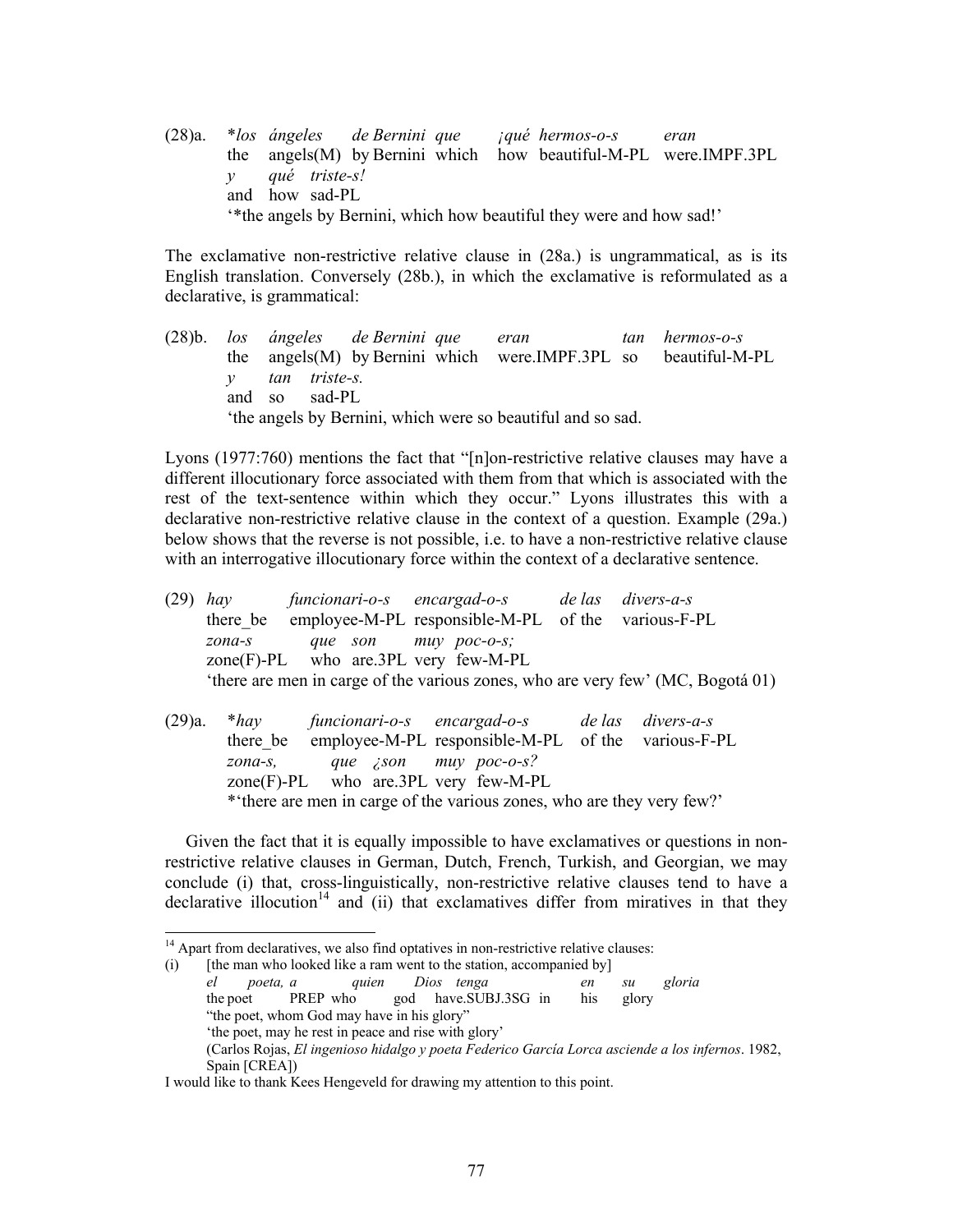cannot appear in non-restrictive relative clauses. I hope to have shown with these two tests that exclamative is an illocution, and that mirativity is not. In the next section, I will propose possible ways of accounting for this difference in Functional Discourse Grammar.

# **4. Exclamative Illocution and Mirativity in Functional Discourse Grammar**

The first issue I will address in this section is the place of Exclamative Illocution in FDG (4.1). Turning to Mirativity (4.2), I will first discuss the question whether Mirativity corresponds to the Interpersonal or to the Representational Level of grammar, and then go into its relation to other knowledge-related distinctions.

4.1 Exclamative Illocution

Hengeveld & Mackenzie (2008:72-75) give a description of Exclamative Illocution that is largely in line with my descriptions given of exclamatives in sections 2.2 and 3., the only difference being that, in my view mistakenly, the two authors term Exclamative "Mirative". The definition of Exclamative Illocution, whenever grammatically relevant in a language, should read as follows:

(30) EXCLamative: the Speaker expresses his/her affective stance about the Propositional Content evoked by the Communicated Content.

Although this definition heavily leans on Hengeveld's and Mackenzie's (2008:72) definition of Mirative Illocution, I refrain from restricting Exclamative Illocution to the expression of surprise, because the emotional reaction expressed by means of exclamatives can also be anger, as in examples (21) and (22), or discontent, such as in examples (16) and (26c.).

The Exclamative Illocutionary frame in FDG would have to be as follows:

(31)  $(A_1: [(F_1: EXCL (F_1)) (P_1)_S (P_2)_A (C_1)] (A_1))_{\Phi}$ 

In this representation A represents the Discourse Act, F the abstract illocutionary predicate, P the participants in the interaction, Speaker and Addressee, and C the Communicated Content; the variable Φ represents the functions the Act can fulfil within a Move (e.g. Motivation, Concession) (Hengeveld & Mackenzie 2008:50-107).

4.2 Mirativity

In order to locate Mirativity in FDG, the first question that has to be answered concerns the level at which Mirativity operates. If Mirativity operates on the Interpersonal Level, as does Exclamative Illocution, it modifies the Communicated Content, and if it operates at the Representational Level, it modifies the Propositional Content.<sup>15</sup> Let us

 $\overline{a}$ <sup>15</sup> Theoretically, Mirativity could also apply to other entities at the Representational Level, i.e. either the Episode or the State of Affairs. However, given the subjective semantics of Mirativity, only the Propositional Content is a serious option.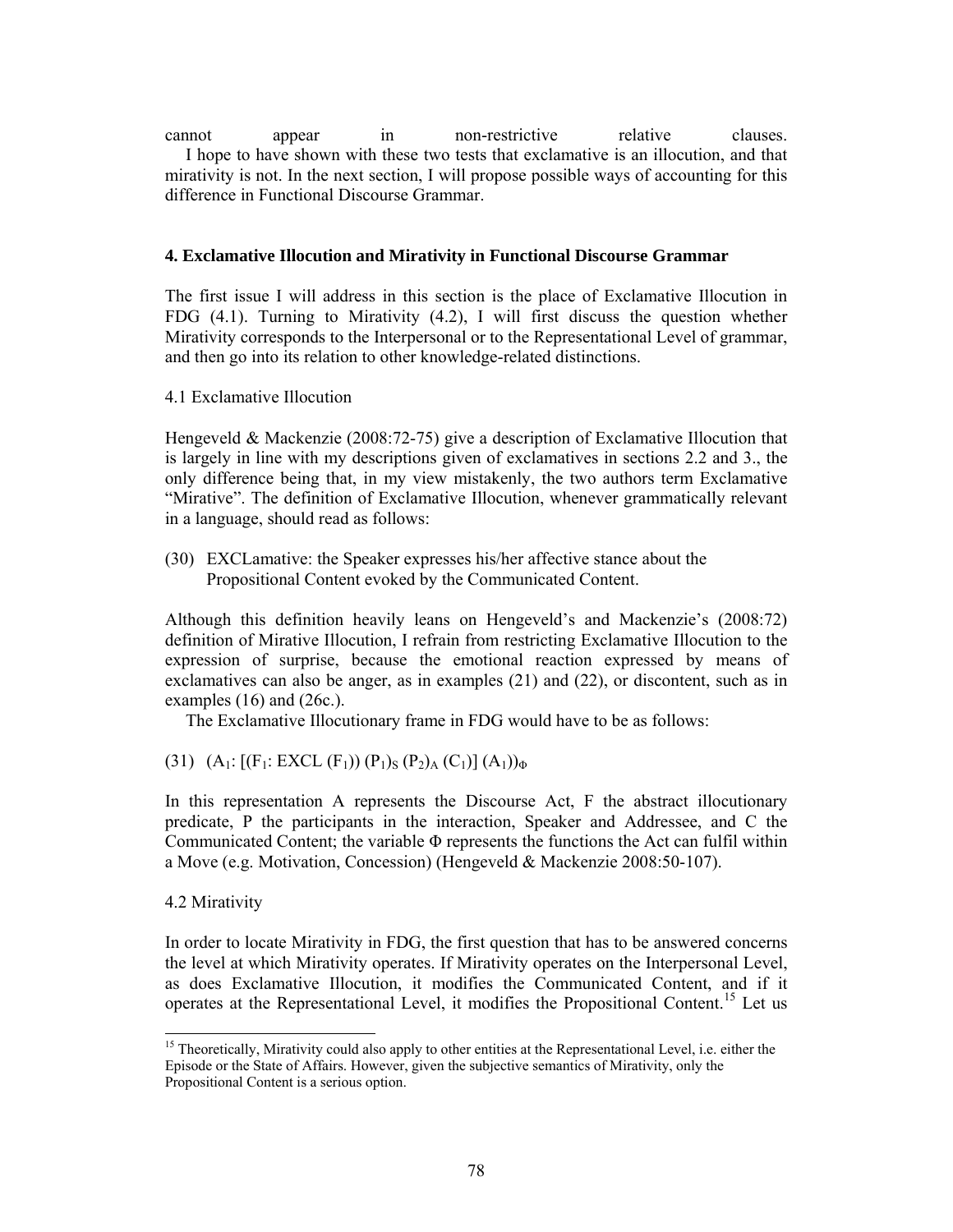first consider the difference between Communicated Contents and Propositional Contents as described by Hengeveld & Mackenzie (2008:144):

A major difference between Communicated Contents and Propositional Contents is that Communicated Contents are Speaker-bound, whereas Propositional Contents are not, at least not necessarily. This means that Propositional Contents can be attributed without problems to persons other than the Speaker.

As the following example shows, Mirativity can be expressed when the referent is not the speaker:

(32) [Fernando had invited a lot of people to a garden party. The party was going to begin at 3 p.m., but at 2 p.m.]

*vió que algunos amigos ya habían*  saw.PF.3SG that some friends already had.IMPF.3PL *estado allí* been(contingent) there 'he saw some friends were already there!' (Q 2008)

In this example, Mirativity, expressed by the past perfect, applies to a Propositional Content that is attributed to a third person singular subject rather than to the Speaker. For Mirativity in FDG, this means that it does not operate on the Communicated Content at the Interpersonal Level, but must be accounted for at the Representational Level.

 At the Representational Level, there are a considerable number of operators that are similar to Mirativity in the sense that they are related to the subject's knowledge with respect to the propositional content. Hengeveld & Mackenzie subdivide operators at the propositional layer "into distinctions concerned with the degree and the type of commitment with respect to a Propositional Content (subjective epistemic modality) and distinctions concerned with the source of the Propositional Content (evidential modality)" (2008:153). The question with which of these two Mirativity should be associated, is a hotly debated issue.

 Mirativity has often been associated with evidentiality in the literature because of the fact that evidentials and miratives tend to share the same expression format (cf. section 2.1 above). The frequently quoted "unprepared mind" (Aksu-Koç & Slobin 1986:164) seems to be what miratives have in common with evidentials: the speaker has not participated either in the event (evidential modality) or in the developments that lead to the situation described (mirativity), and thus feels psychologically distanced from the event or situation s/he is describing. Lazard's (2001:362) proposal to include mirativity and evidential meanings in a wider category to be called "mediative" is in line with this view, where "mediative" corresponds to the meaning "as it appears"; the "mediative" is the marked case, which contrasts with the unmarked case, i.e. the lack of evidential or mirative marking. On the other hand, Plungian (2001) takes the stance that the mirative meaning is not evidential, given the fact that "it does not mark the way of access to P, but the extent to which the speaker is ready to perceive P", i.e. it is modal in the sense that "it deals with a special kind of judgement: a judgement concerning the speaker's expectations" (*ibid.*:355). The disadvantage of Lazard's proposal is that it blurs the concept of evidentiality in order to accommodate mirativity. Plungian's proposal is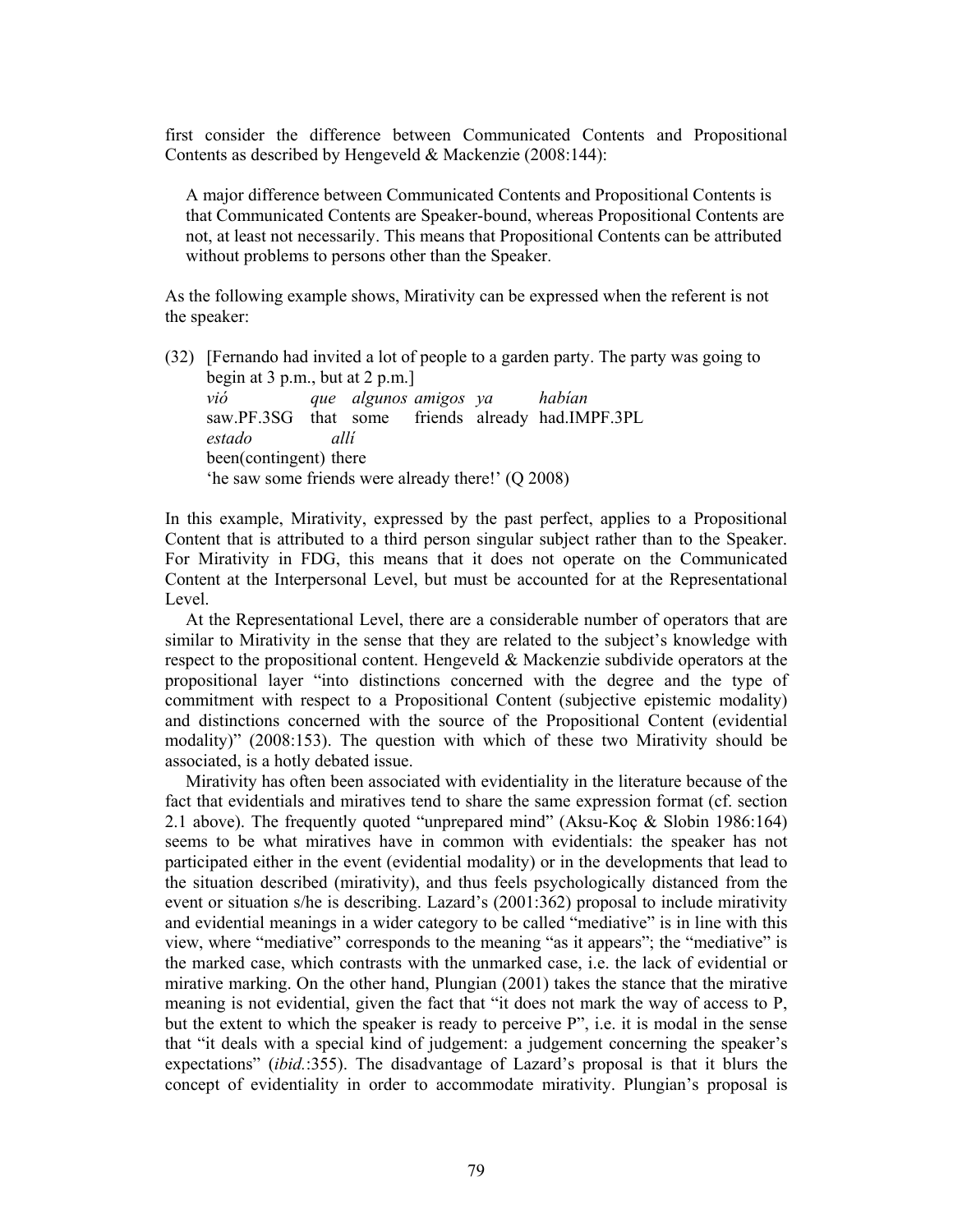preferable, since it leaves the decision of the precise nature of Mirativity open to further research.

 Following Plungian (2001), I propose to deal with Mirativity as a modal distinction, which is independent of evidential modality. It is also independent of epistemic modality given the fact that Mirativity is not concerned with the Speaker's or the subject referent's commitment to the truth of a possible fact, but rather with his or her knowledge status with respect to the Propositional Content. MIR should therefore be added as the sole representative of an independent set of Modal operators to the layer of the Propositional Content.

 In an FDG frame at the layer of the Propositional Content (Hengeveld & Mackenzie 2008:156), MIR would have to be represented as follows:

(33) (MIR  $p_1$ :  $[(ep_1) ... (ep_{1+N})_{(qp)}]$ :  $[\sigma(p_1)_{\phi}]$ )

This representation should be read as any Mirative proposition containing any number of Episodes with any function, to be modified by any propositional satellite with any function.

#### **5. Conclusion**

I have argued that the way in which the concept of Mirativity is used by Hengeveld  $\&$ Mackenzie (2008) is based on a misunderstanding. What Hengeveld & Mackenzie refer to with the term "Mirative" is in fact Exclamative Illocution (cf. also Dik 1997 I:302, II:239). Mirative is a semantic distinction, which in FDG should be accounted as such as a modal operator at the Representational Level.

 I have shown that are at least three reasons for assuming that Mirative and Exclamative are different concepts: first, unlike Exclamative Illocution, Mirative Propositional Contents can have negative polarity; secondly, Mirative Propositional Contents can occur in non-restrictive relative clauses, which Exclamative Illocution cannot, given the fact that non-restrictive relative clauses are inherently Declarative; finally, Mirative Proposional Contents may occur within Acts with Declarative or Interrogative Illocution, which proves that they cannot be an Illocution themselves.

Abbreviations in glosses

| accusative             |
|------------------------|
| adverbializer          |
| affirmative validation |
| dative                 |
| emphasis               |
| feminine               |
| future                 |
| imperfective           |
| inferential            |
| masculine              |
| mirative               |
| nominative             |
|                        |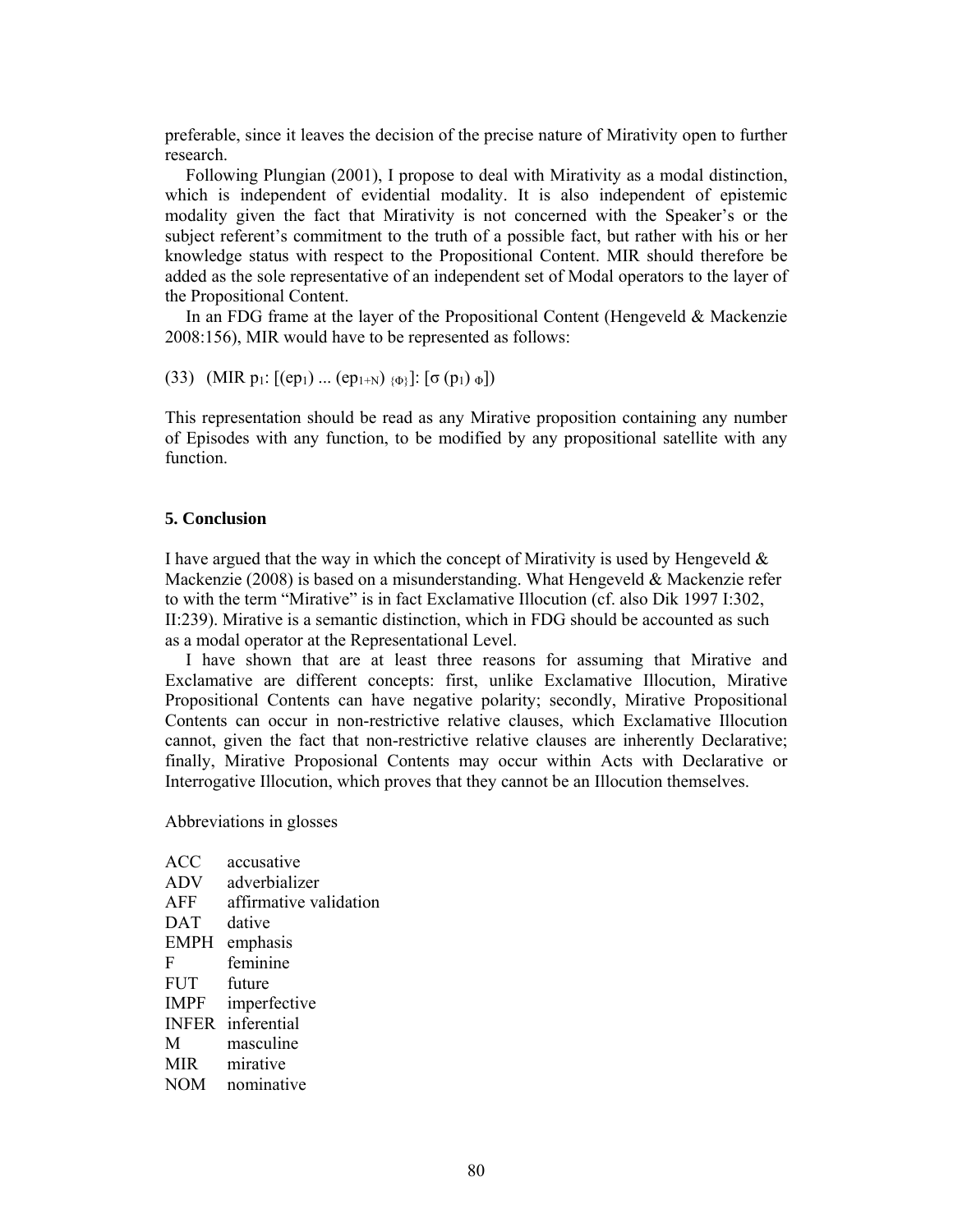| <b>PERF</b> | perfect                          |
|-------------|----------------------------------|
| PF          | perfective                       |
| PL          | plural                           |
| <b>POSS</b> | possessive                       |
| <b>PREP</b> | preposition marking human object |
| <b>PST</b>  | past                             |
| <b>REFL</b> | reflexive                        |
| SG          | singular                         |
| <b>SUBJ</b> | subjunctive                      |
|             | 1st person                       |
| 2           | 2nd person                       |
| 3           | 3rd person                       |

#### References

Adelaar, Willem F.H. 1977. *Tarma Quechua: grammar, texts, dictionary*. Lisse: De Ridder.

- Adelaar, Willem F.H. with the collaboration of Pieter C. Muysken. 2004. *The languages of the Andes*. Cambridge: University Press.
- Aksu-Koç, Ayhan & Dan I. Slobin. 1986. A psychological account of the development and use of evidentials in Turkish. In Wallace Chafe & Johanna Nichols (eds.) *Evidentiality: the linguistic coding of epistemology.* 159-167. Norwood, NJ: Ablex.
- Alonso Cortés, Ángel. 1999. Las construcciones exclamativas. La interjección y las expresiones vocativas. In Ignacio Bosque & Violeta Demonte (dirs.) *Gramática descriptiva de la lengua española.* Vol. 3. 3993-4050.
- Beyssade, Claire & Jean-Marie Marandin. 2006. The speech act assignment problem revisited: disentangling speaker's commitment from speaker's call on addressee, in: Olivier Bonami & Patricia Cabredo Hofherr (eds.) *Empirical issues in syntax and semantics* 6. 37-68. http: www.cssp.cnrs.fr/eiss6 [August 2008]
- Bustamante, Isabel. 1991. El presente perfecto o pretérito perfecto compuesto en el español quiteño. *Lexis* 15 (2). 195-231.
- Catta, P. Javier. 1994. *Gramática del quichua ecuatoriano.* 3rd ed. Quito: Abya-Yala.
- Cole, Peter. 1987. *Imbabura Quechua*. Amsterdam: North-Holland.
- Collins, Peter. 2005. Exclamative clauses in English. *Word* 56 (1). 1-17.
- Comrie, Bernhard. 2000. Evidentials: semantics and history. In Lars Johanson & Bo Utas (eds.). 1-12.
- DeLancey, Scott. 1997. Mirativity: the grammatical marking of unexpected information. *Linguistic Typology* 1. 33-52.
- DeLancey, Scott. 2001. The mirative and evidentiality. *Journal of Pragmatics* 33 (3). 369-382.
- Dik, Simon C. 1997. *The theory of Functional Grammar.* Part II: *Complex and derived constructions.* Ed. by Kees Hengeveld. Berlin: Mouton de Gruyter.
- Granda, Germán de. 2002. La modalidad verbal epistémica en el español andino de Argentina. In Germán de Granda. *Lingüística de contacto: español y quechua en el área sudamericana.* 103-121. Valladolid: Universidad de Valladolid.
- Hannß, Katja. 2004. *Beitrag zur Untersuchung der Evidenzsuffixe des Quechua Cuzqueño.* Bonn: Rheinische Friedrich-Wilhelms-Universität M.A. thesis.
	- http://www.iae-bonn.de/iae/fileadmin/assest/pdf/hannss.pdf. [May 2007]
- Hengeveld, Kees & Lachlan Mackenzie. 2008. *Functional Discourse Grammar. A typologically-based theory of language structure.* Oxford: Oxford University Press.
- Johanson, Lars. 2000. Turkic indirectives. In Lars Johanson & Bo Utas (eds.). 61-87.